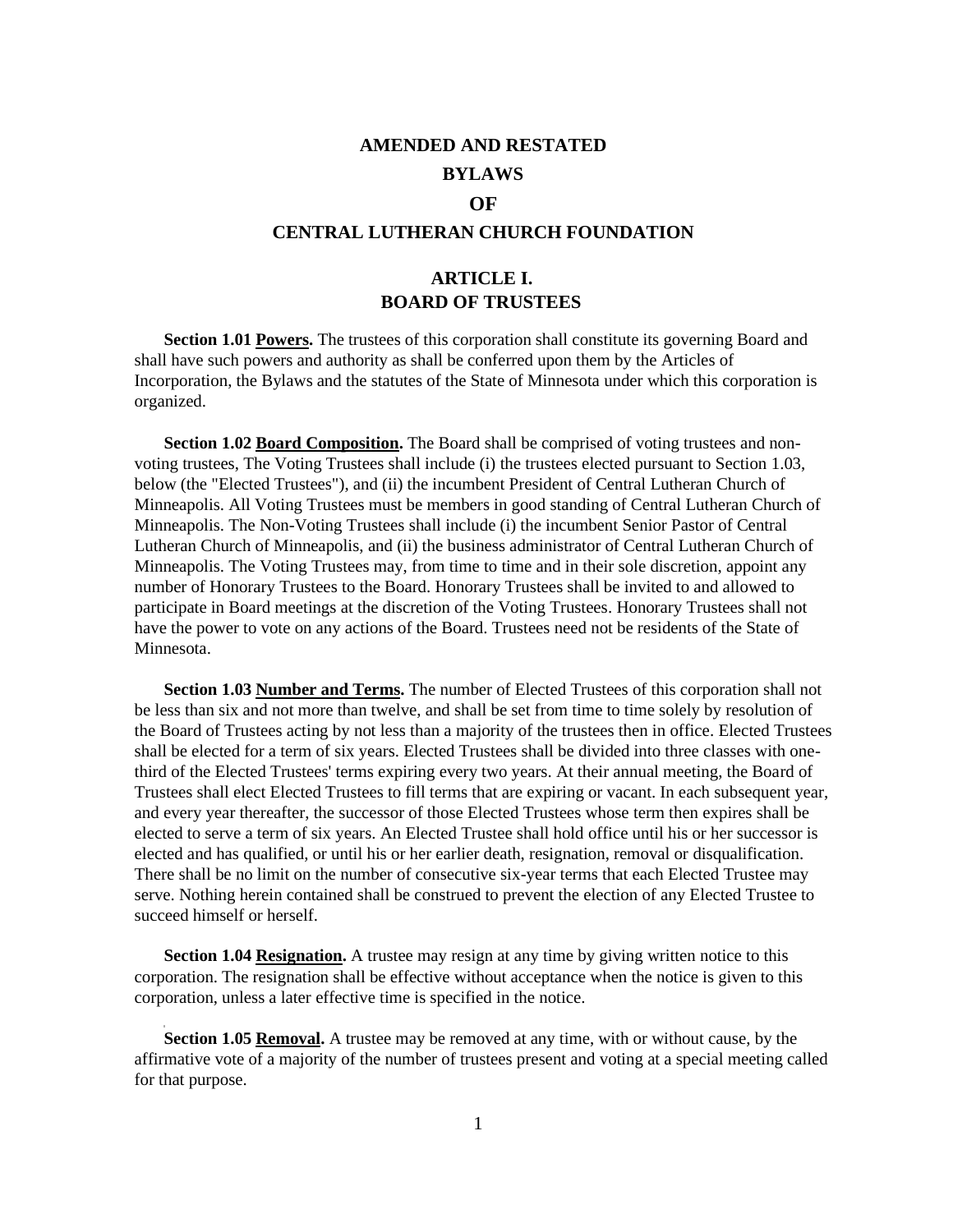Section 1.06 Vacancies. Any vacancy occurring on the Board of Trustees may be filled by the affirmative vote of a majority of the remaining trustees, even though less than a quorum. Vacancies on the Board of Trustees resulting from newly created trusteeships may be filled by the affirmative vote of a majority of the trustees serving at the time of the increase. A trustee elected to fill a vacancy shall hold office until a qualified successor is elected at the next annual, regular or special meeting of the Trustees, or until his or her earlier death, resignation, removal or disqualification.

**Section 1.07 Annual Meeting.** The annual meeting of the Board of Trustees shall be held for the purpose of electing Elected Trustees, electing officers of this corporation and for transacting such other business as may come properly before the meeting. The annual meeting shall be held at such time and place as may be designated from time to time by the Board of Trustees.

**Section 1.08 Regular Meetings.** Regular meetings of the Board of Trustees may be held from time to time at such time and place as may be designated from time to time by the Board of Trustees.

**Section 1.09 Special Meetings.** Special meetings of the Board of Trustees may be held at any time or place whenever called by the President or any two (2) Voting Trustees. Anyone entitled to call a special meeting of the trustees may make written request to the President to call the meeting, and notice shall then be given, setting forth the time, place and purpose thereof, to be held no later than thirty (30) days after receiving the request. If notice of the meeting is not given within ten (10) days from the date on which the request is received by the President, the persons who requested the meeting may fix the time and place of the meeting and give notice thereof in the manner hereinafter provided. The business transacted at a special meeting is limited to the purpose stated in the notice of the meeting.

**Section 1.10 Meeting Attendees.** The Board of Trustees may invite members of the general public to attend meetings from time to time at the Board's sole discretion. The Board may excuse any non-voting attendee from meetings at any time,

**Section 1.11 Notice.** Notice of any meeting of the Board of Trustees stating the time, place and purpose thereof shall be given by the Secretary to each trustee at least ten (10) days before the meeting. Notice may be communicated (i) by electronic communication as defined in Minnesota Statutes Chapter 317A, unless a particular trustee specifies in writing that notice in the form of electronic communication is not acceptable for that trustee, (ii) in person, or (iii) by United States mail. Any trustee may waive notice of a meeting before, at or after the meeting, in writing or by attendance. Any trustee who waives notice of a meeting and attends such meeting shall be counted for purposes of determining whether a quorum is present. Attendance at a meeting is deemed a waiver unless the trustee objects at the beginning of the meeting to the transaction of business because the meeting is not lawfully called or convened, or objects before a vote on an item of business because the item may not lawfully be considered at that meeting, and the trustee does not participate in the consideration of the item at that meeting.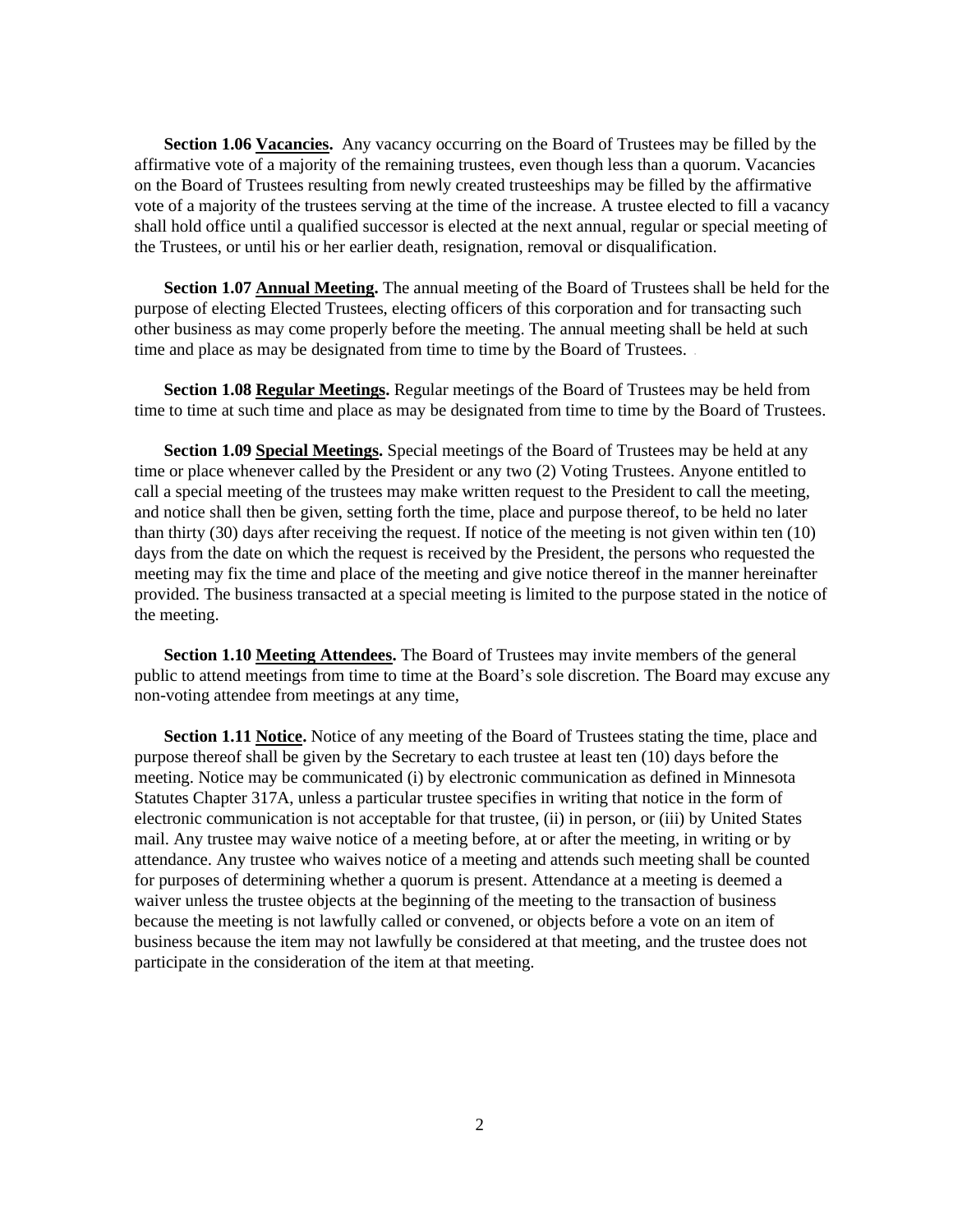Section 1.12 **Quorum.** A majority of the Voting Trustees currently holding office and present at  $\lambda$  a meeting shall constitute a quorum for the transaction of business. In the absence of a quorum at a meeting, a majority of the Voting Trustees present may adjourn a meeting from time to time until a quorum is present and any business which might have been transacted at the adjourned meeting may be transacted at that reconvened meeting. If a quorum is present when a duly called or held meeting is convened, the Voting Trustees present may continue to transact business until adjournment, even though the withdrawal of a number of Voting Trustees originally present leaves less than the number otherwise required for a quorum,

**Section 1.13 Participation in Meetings by Means of Remote Communication.** A trustee may participate in a board meeting by means of conference telephone or, by such other means of remote communication, through which that trustee, other trustees so participating, and all trustees physically present at the meeting may hear and participate with each other during the meeting. Participation in a meeting by that means constitutes presence in person at the meeting.

**Section 1.14 Meetings Solely by Means of Remote Communication.** Any meeting among trustees may be conducted solely by one or more means of remote communication through which all of the trustees may participate in the meeting, if the same notice is given of the meeting required by section 1.10, and if the number of trustees participating in the meeting is sufficient to constitute a quorum at a meeting. Participation in a meeting by that means constitutes presence in person at the meeting,

**Section 1.15 Adjourned Meetings.** When a meeting of the Board of Trustees is adjourned to another time or place, notice of the adjourned meeting need not be given other than by announcement at the meeting at which adjournment is taken.

**Section 1.16 Voting.** Only trustees present in person at the meeting may vote. There shall be no cumulative voting nor any voting by mail. Each trustee shall be entitled to only one vote on any matter brought before any meeting of the Board of Trustees. A majority vote of the Voting Trustees present at any meeting, if there be a quorum, shall be sufficient to transact any business, unless a greater number of votes is required by law, the Articles of Incorporation or these Bylaws. A Voting Trustee shall not appoint a proxy for himself or herself or vote by proxy at a meeting of the Board of Trustees. A Voting Trustee who is present at a meeting of the Board of Trustees when an action is taken is presumed to have assented to the action unless the trustee votes against the action or is prohibited from voting on the action.

**Section 1.17 Action Without a Meeting.** Any action required or permitted to be taken at a meeting of the Board of Trustees may be taken by written action signed by the number of Voting Trustees that would be required to take the same action at a meeting of the Board of Trustees at which all trustees were present. The written action shall be effective when signed by the required number of Voting Trustees, unless a different effective time is provided in the written action, and all trustees shall be notified immediately of its text and effective date. Failure to provide such notice shall not invalidate the action.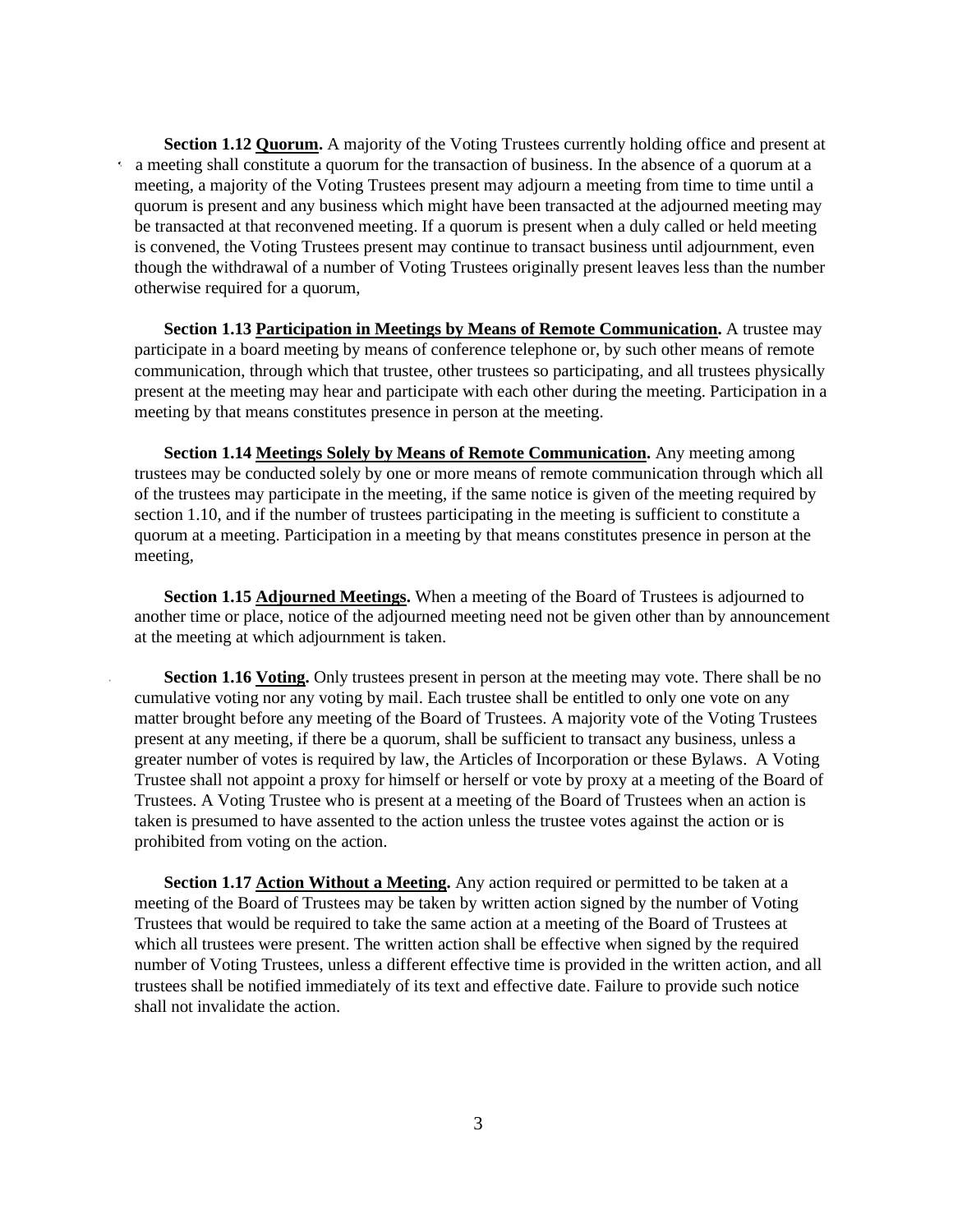# **ARTICLE II. COMMITTEES**

**Section 2.01 General.** A resolution approved by the affirmative vote of a majority of the Voting Trustees currently holding office may establish committees having the authority of the Board of Trustees in the management of the business of this corporation to the extent provided in the resolution. Committees shall be subject at all times to the direction and control of the Board of Trustees.

**Section 2.02 Membership.** A committee shall consist of one or more persons, who need not be trustees, appointed by the President or the President's designee. Any vacancies on any committee may be filled by the President from time to time. Committee members shall serve for a three-year term and may serve for an unlimited number of consecutive three-year terms.

**Section 2.03 Procedure.** The provisions of Article I of these Bylaws shall apply to committees and members of committees to the same extent as those sections apply to the Board of Trustees and trustees.

**Section 2.04 Minutes**. All minutes of any committee meetings shall be made available upon request to members of the committee and to any trustee and shall be maintained at the registered office of this corporation.

**Section 2.05 Standing Committees.** This corporation shall have the following standing committees:

(a) **Executive Committee**. The Executive Committee shall consist of the officers of this corporation.

(b) **Audit Committee**. The Audit Committee shall oversee the preparation of the Central Lutheran Church Foundation audited financial statements and the annual external audit process.

(c) **Development Committee**. The Development Committee shall promote to Central Lutheran Church members and friends the joy of giving and encourage gifts/legacy giving, which support the ministries of Central Lutheran Church, and create awareness and understanding of the Central Lutheran Church Foundation through various educational methods.

(d) **Governance Committee**. The Governance Committee shall ensure that the Central Lutheran Church Foundation Board of Trustees fulfills its legal, ethical and functional responsibilities through adequate governance policy development, recruitment strategies, training programs of the Trustees and monitoring Trustee activities.

(e) **Investment Committee**. The Investment Committee shall oversee the prudent stewardship of the Central Lutheran Church Foundation assets by monitoring the activities and performance of the investment advisors and developing investment policies.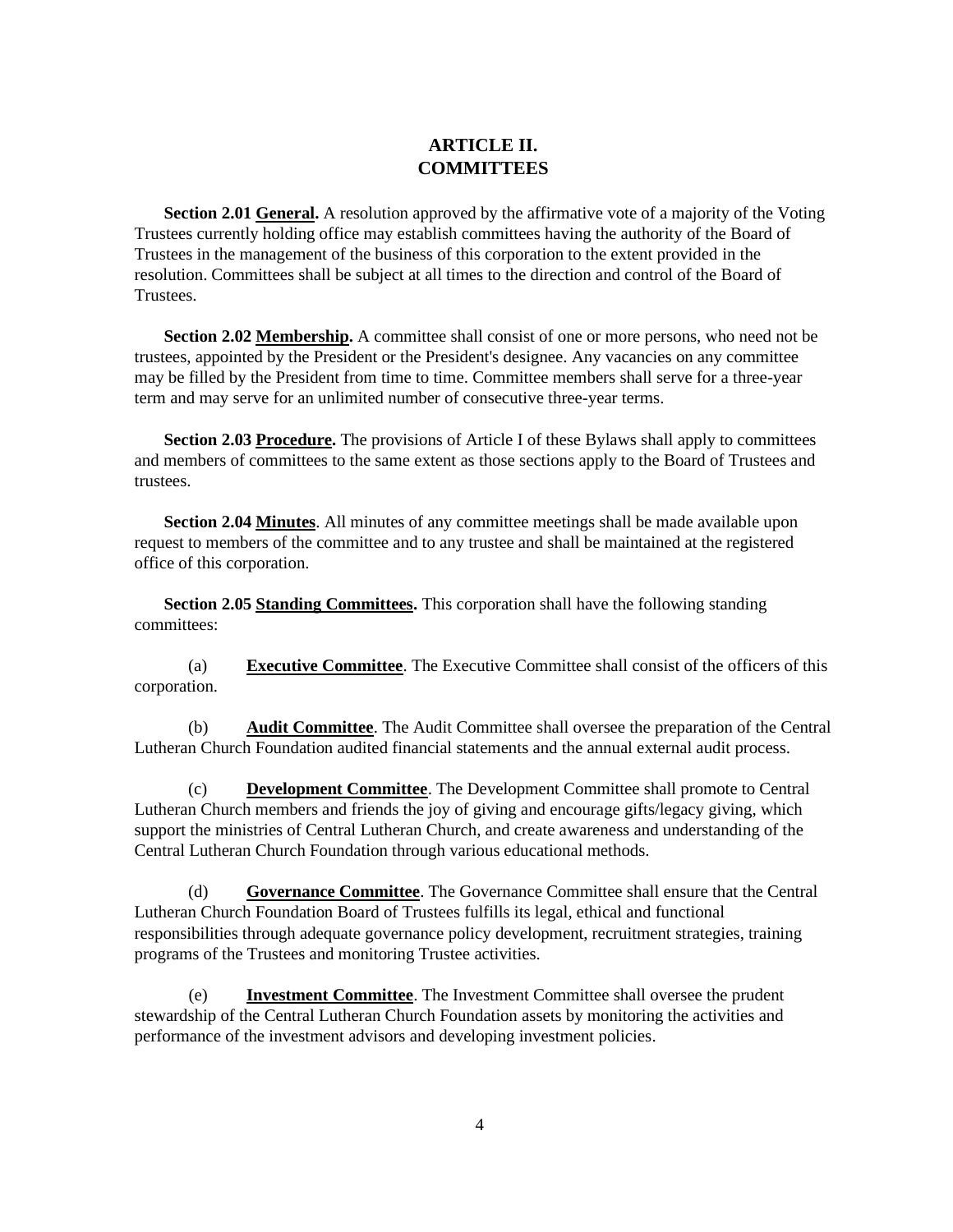### **ARTICLE III. OFFICERS**

**Section 3.01 General.** The officers of this corporation shall be a President, a Vice President, a Treasurer, a Secretary, an Executive Secretary, and such other officers as the Board of Trustees may from time to time designate. Officers shall be elected by the Board of Trustees to serve for terms of two years and until their respective successors are chosen and have qualified. Any officer may at any time be removed by the Board of Trustees with or without cause. The same person may hold more than one office at the same time. The Executive Secretary need not be a trustee of this corporation.

**Section 3.02 President.** The President shall be the chief executive and operating officer in charge of all normal daily operations of this corporation and shall preside at all meetings of the Board of Trustees and the Executive Committee. The President, or designated officer, shall attend all standing committee meetings. He or she shall be responsible for the general supervision, direction and management of the affairs of this corporation. He or she may execute on behalf of this corporation all contracts, deeds, conveyances and other instruments in writing which may be required or authorized by the Board of Trustees for the proper and necessary transaction of the business of this corporation. He or she shall concern himself or herself with matters of long-range policy, direction, and growth, and shall perform such other duties as the Board of Trustees may designate from time to time.

**Section 3.03 Vice President.** The Vice President shall perform the duties of the President when the President is absent or otherwise unable to serve and shall perform such other duties as the Board of Trustees may designate from time to time.

**Section 3.04 Treasurer.** The Treasurer shall keep or cause to be kept full and accurate records showing all receipts and disbursements of this corporation and shall deposit or cause to be deposited all monies and their valuable effects of this corporation in its name and to its credit in such depository or depositories as may be designated by the Board of Trustees from time to time. The disbursement of all funds of this corporation shall be submitted to and approved by the President, by the Treasurer, or by the Executive Secretary and proper supporting documents for all such disbursements or payments shall be kept on file. A written report shall be rendered to the trustees at their annual meetings and at such other intervals as may be requested by them, showing the financial condition of this corporation in such detail and with such supporting schedules and explanatory statements as the Board of Trustees may require or request; such annual or interim reports are to be made by the Treasurer, or on the Treasurer's behalf by the accountant or auditor selected each year by the Board of Trustees as hereafter specified. The Treasurer shall perform such other duties as may be assigned to him or her from time to time by the Board of Trustees.

**Section 3.05 Secretary.** The Secretary shall review and approve all minutes of the Board of Trustees. He or she also shall perform such other duties as may be assigned to him or her from time to time by the Board of Trustees.

**Section 3.06 Executive Secretary.** The Executive Secretary shall keep accurate minutes of all meetings of the Board of Trustees and the Executive Committee and shall be the custodian of the records, documents and papers of this corporation. He or she also shall perform such other duties as may be assigned to him or her from time to time by the Board of Trustees.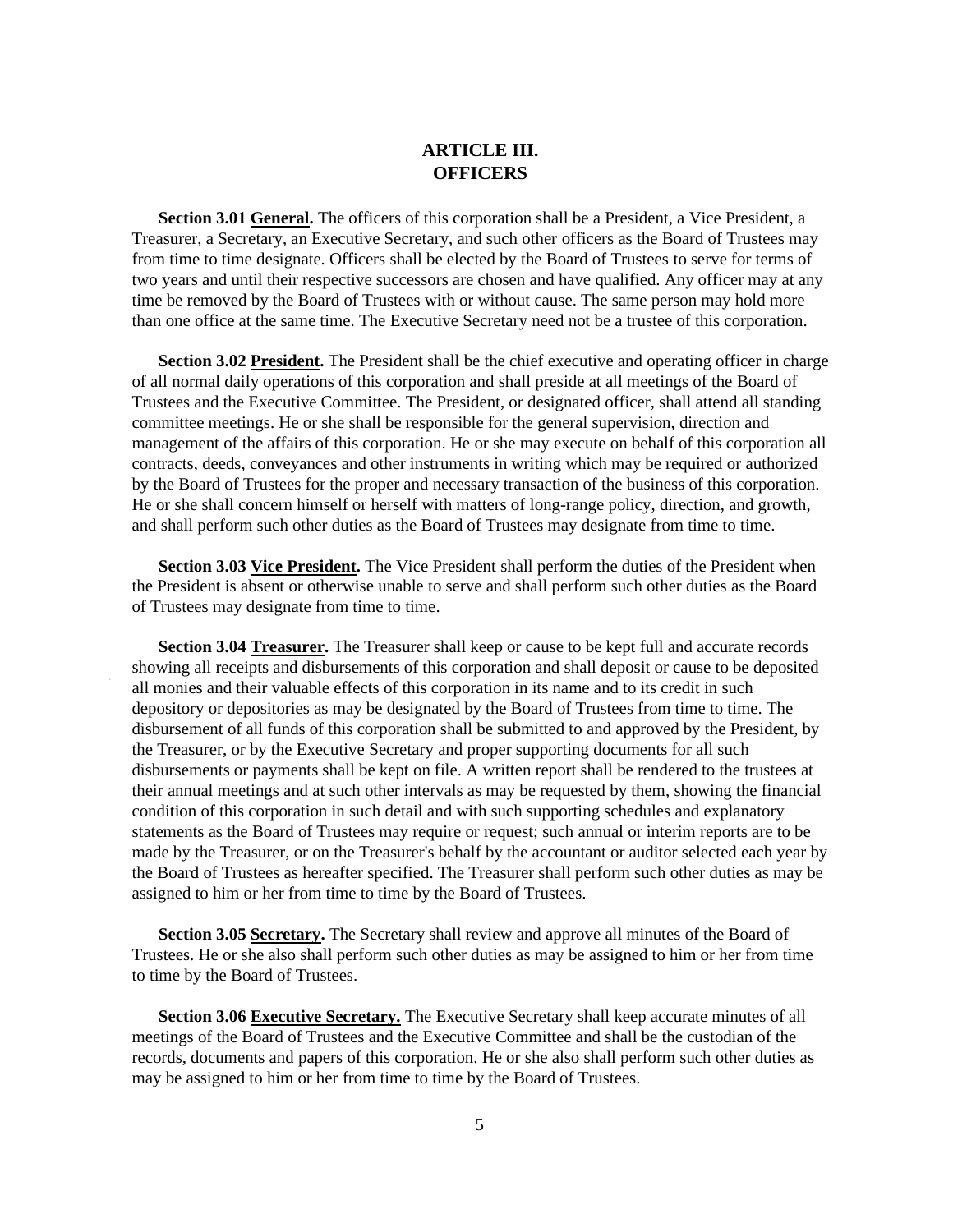**Section 3.07 Vacancies.** If any office becomes vacant by reason of death, resignation or otherwise, the Board of Trustees shall elect a successor or successors to serve for the unexpired term or terms of the office or offices in which such vacancy occurs. In the event of the absence or disability of any officer of this corporation, the Board of Trustees may designate such other officer or officers who shall exercise such powers and perform such duties for the time such other officer is absent or disabled.

x.

 **Section 3.08 Compensation.** The trustees, as such, shall not receive compensation. The compensation of all officers and other agents or representatives performing services for this corporation requiring compensation shall be fixed by the Board of Trustees by the concurring vote of not less than a majority of the voting trustees in attendance at the meeting; but nothing herein contained shall be construed to preclude any trustee or other officer from serving this corporation in any other capacity and receiving compensation for the fair and reasonable value of the services rendered.

### **ARTICLE IV. MISCELLANEOUS**

**Section 4.01 Amendments.** The Board of Trustees may amend these Bylaws by adopting a resolution by majority vote setting forth the amendment.

**Section 4.02 Authority to Borrow, Encumber Assets.** No trustee, officer, agent or employee of this corporation shall have any power or authority to borrow money on its behalf, to pledge its credit or to mortgage or pledge its real or personal property except within the scope and to the extent of the authority delegated by resolutions adopted from time to time by the Board of Trustees. Authority may be given by the Board of Trustees for any of the above purposes and may be general or limited to specific instances.

**Section 4.03 Deposit of Funds.** All funds of this corporation shall be deposited from time to time to the credit of this corporation in such banks, trust companies or other depositories as the Board of Trustees may approve or designate, and all such funds shall be withdrawn only in the manner or manners authorized by the Board of Trustees from time to time.

**Section 4.04 Applicable Law**. This corporation has been formed under and pursuant to the provisions of Chapter 317A of the Minnesota Statutes. All references in these Bylaws to Chapter 317A shall mean and include such chapter as currently enacted or hereafter amended.